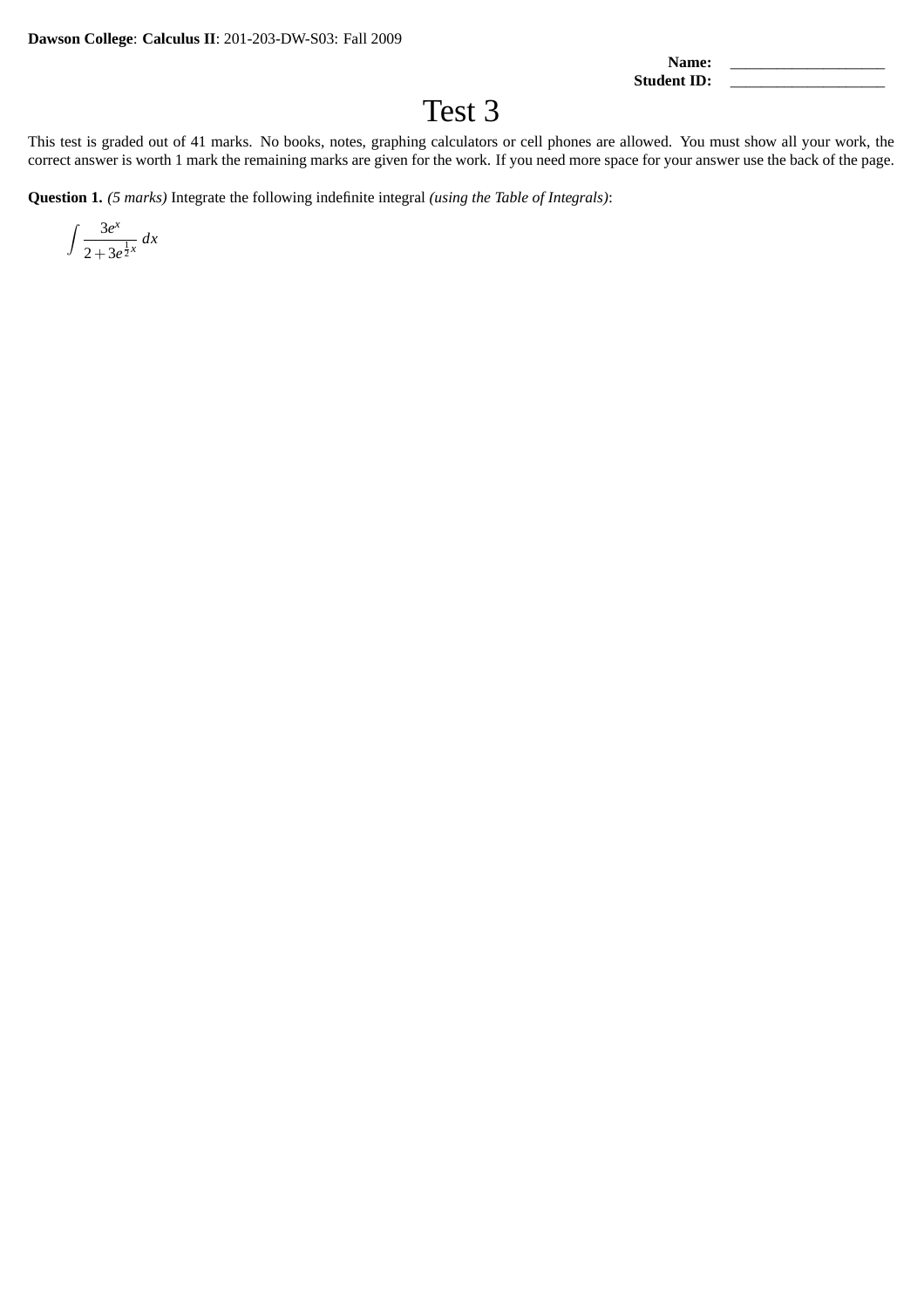**Question 2.** *(5 marks)* Evaluate the following definite integral *(using the Table of Integrals)*, simplify completely:

$$
\int_3^5 \frac{1}{x^2 \sqrt{x^2 - 9}} dx
$$

**Question 3.** Evaluate the following limits:

a. *(3 marks)*

$$
\lim_{x\to 0}\frac{\sin x}{1-\cos x}
$$

b. *(5 marks)*

$$
\lim_{x \to 1} \frac{3e^{1-x} + 2\ln x - 3x}{x^2 - 1}
$$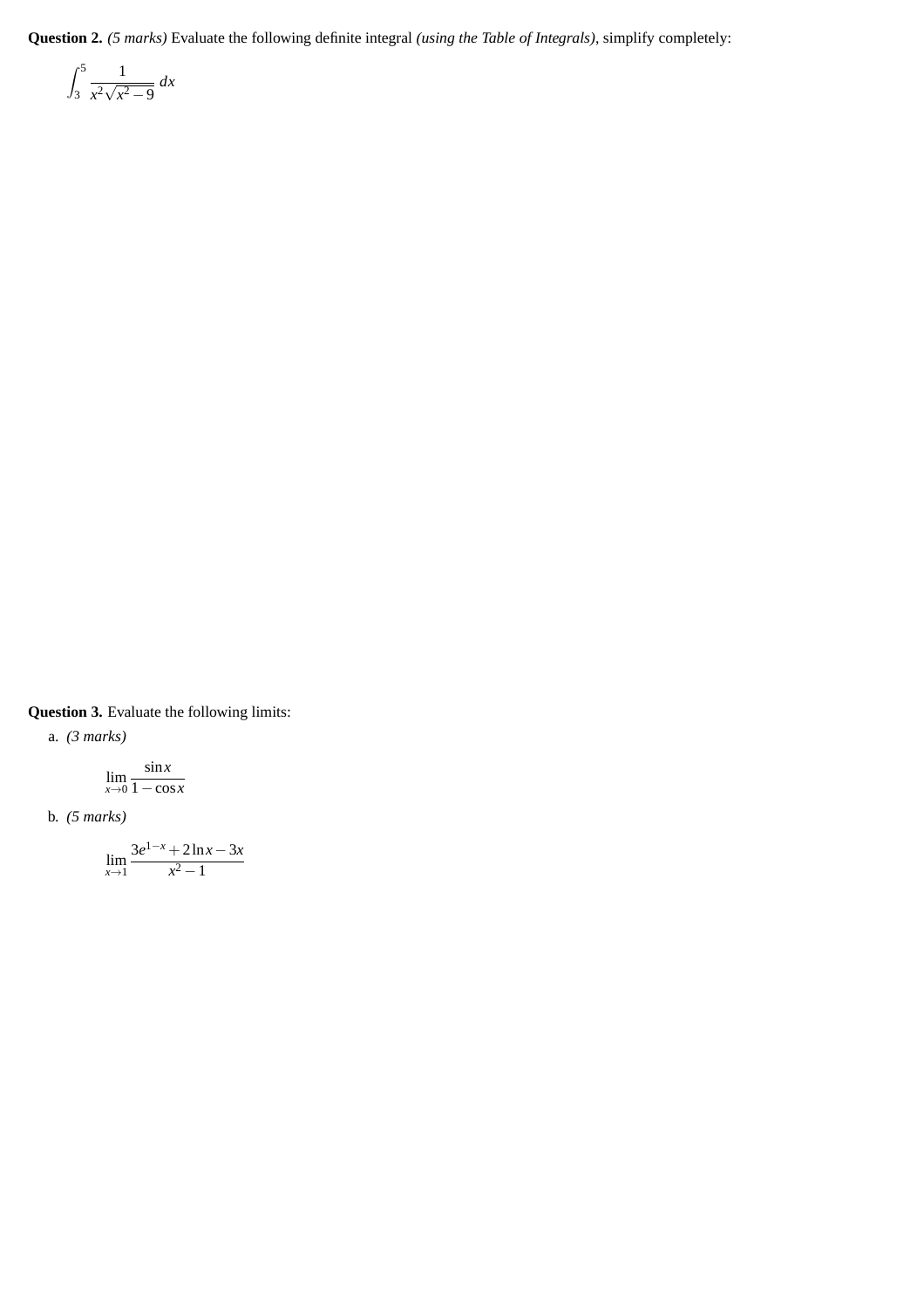**Question 4.** *(5 marks)* Evaluate the following improper integral:

$$
\int_{1}^{\infty} \frac{1}{(1+2x)^{7/2}} \, dx
$$

**Question 5.** *(3 marks)* Evaluate the following improper integral:

$$
\int_{-\infty}^{-1} \frac{101}{x} \, dx
$$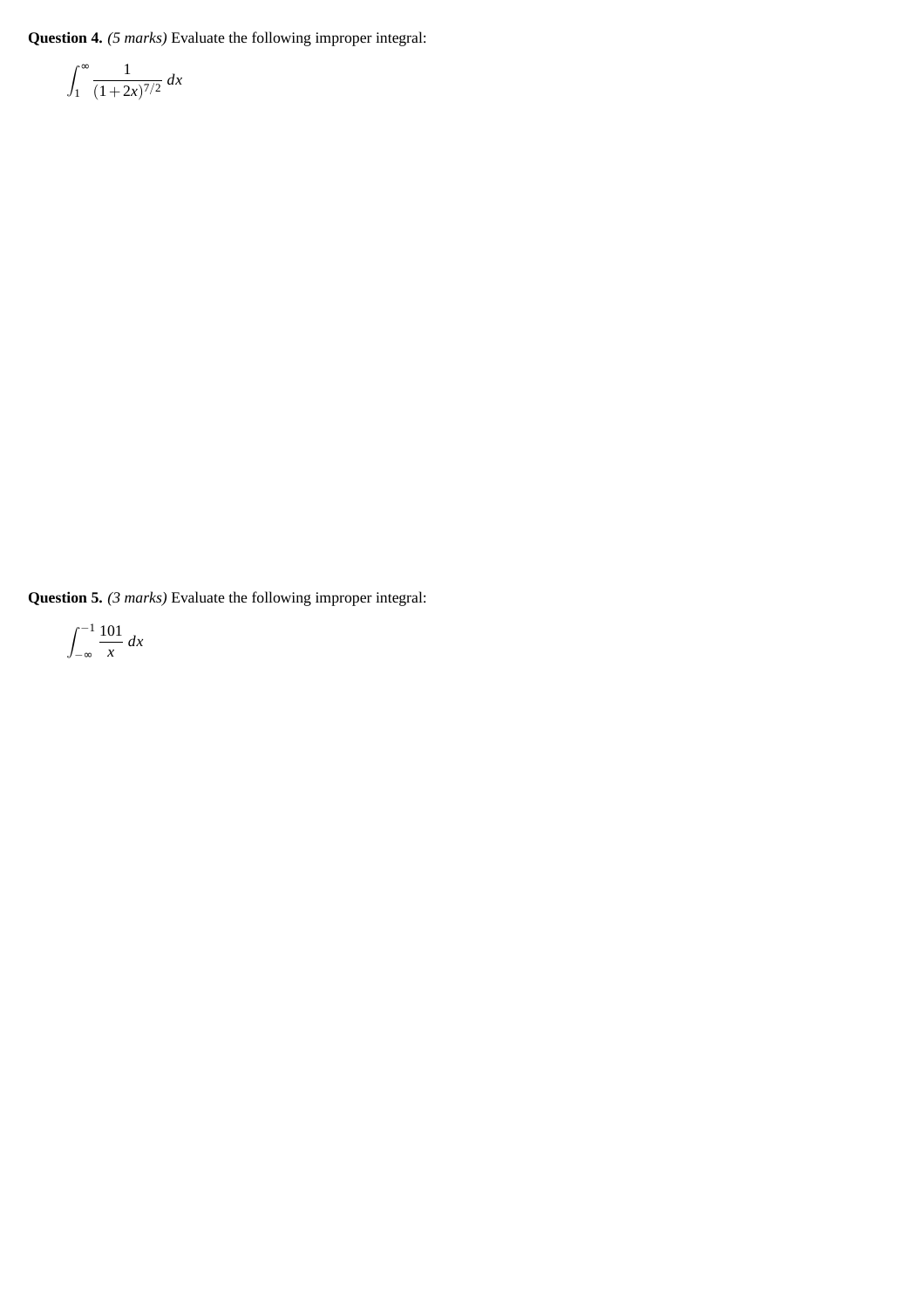**Question 6.** *(10 marks)* Use the trapezoidal rule with *n* = 4 to approximate the integral and compare to the exact value of the integral.

$$
\int_1^2 x \ln x \, dx
$$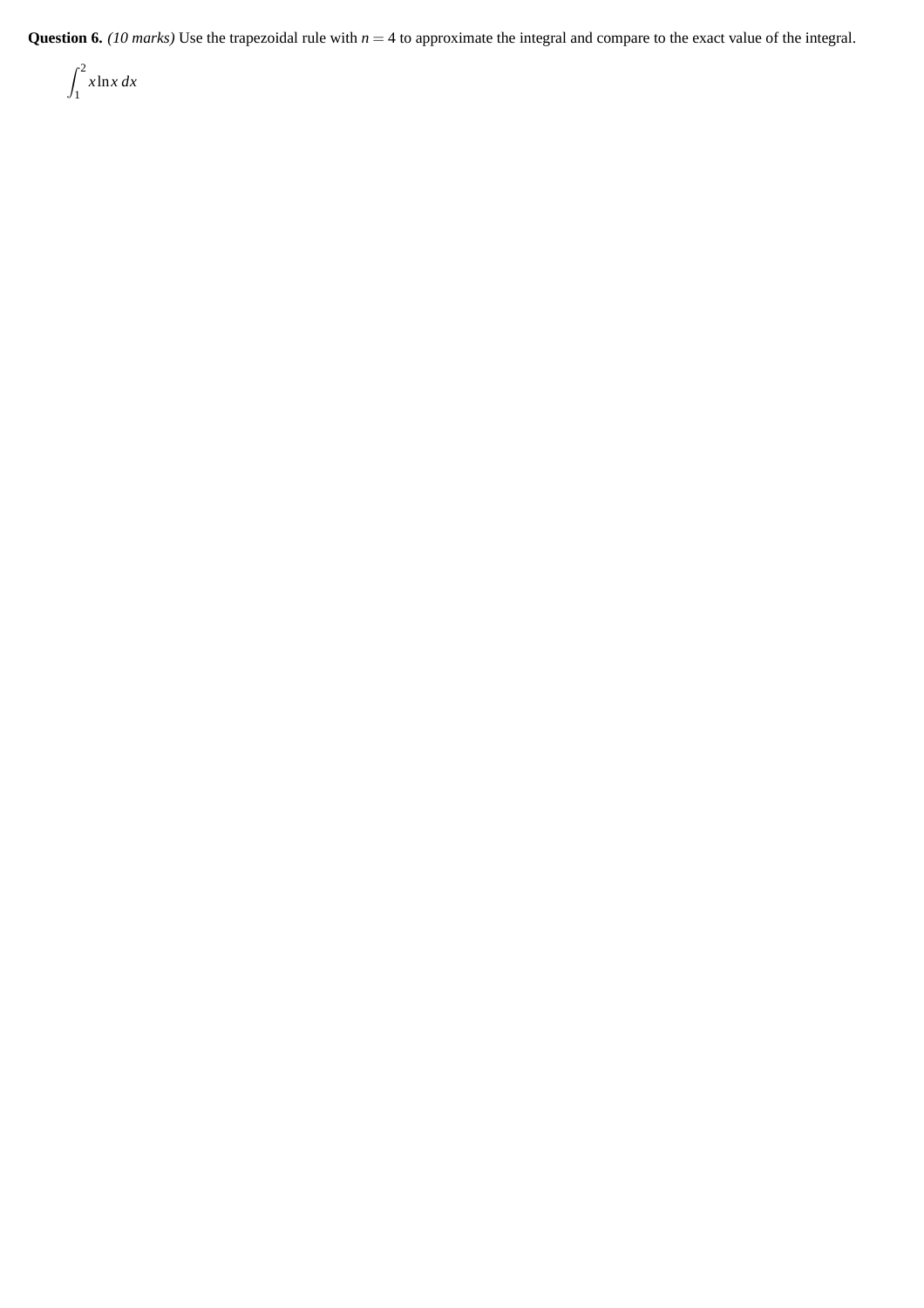**Question 7.** *(5 marks)* Verify that

$$
y'' - 3y' + 2y = e^x
$$

is the general solution of the differential equation

$$
y = C_1 e^x + C_2 e^{2x} - x e^x.
$$

Then find the particular solution that satisfy the initial condition  $y(0) = 0$  and  $y'(0) = 0$ .

**Bonus Question.** *(3 marks)* Evaluate the following improper integral.

$$
\int_1^\infty xe^{-x}\,dx
$$